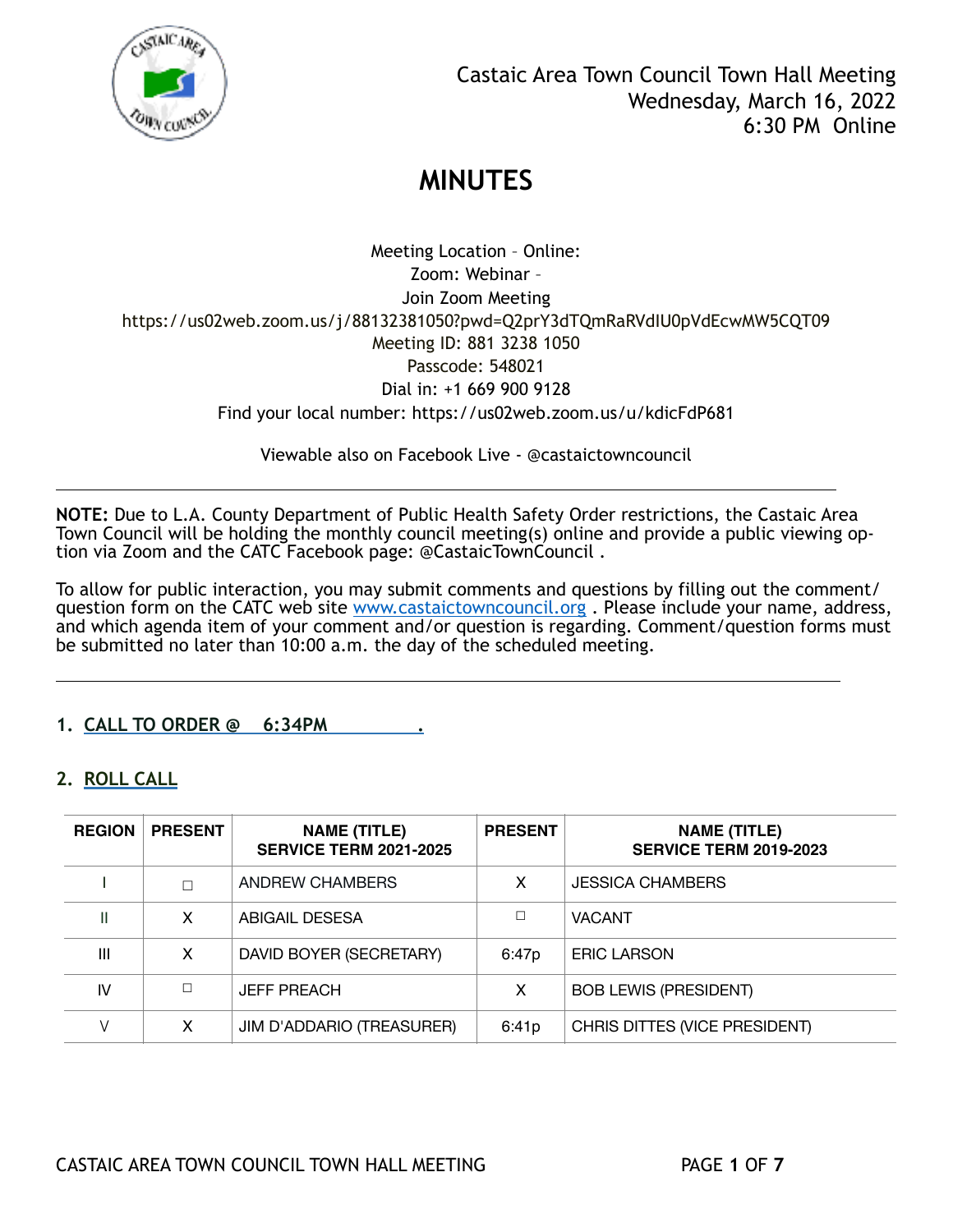

## **3. HEARING SESSION**

A. Approval of Agenda

Motion by DeSesa. Second by D'Addario. Vote  $\begin{array}{cccc} 5 & / & 0 & / & 0 \\ - & - & - & - \end{array}$ 

B. Questions and Comments \_

(Note: If a question/comment form is sent regarding a matter that is on the agenda, the question or comment will be read when the agenda item is brought up. Questions or comments on non-agenda items will be discussed during agenda item #10 Open Discussion.

- None Received

#### **4. SPECIAL REPORTS**

- A. Report from 5th District; Los Angeles County Supervisor's Office of Kathryn Barger Stephanie English.
- Stephanie Not Available. Natalie Vartanian Assistant Field Deputy Presented
	- 1. Covid 19 update.
	- Masking Requirement K-12 Removed as of 3/11/22. Aligned with State. All other Health Officer Orders remain. 698 new cases yesterday; 28 deaths. Downtrending.
- Camp Scott Youth Camp permanent security track facility for male youth. Passed Board of Supervisors. Barger only Supervisor who opposed.
- Ordinance making HR in charge of masking requirements Barger opposed, but passed BOS. Felt it was directed at one individual/department and jeopardizing public safety.
- Released statement supporting 'Care Court' = Community Assistance and Recovery. Provides additional help for mentally ill citizens.
- Council: Noted Barger always outvoted 4-1 on Board of Supervisor's. Suggest community explore options to split 5th district away from Los Angeles County. Castaic is suburban/not urban and is not supported by Board of Supervisor's. Funding not directed towards SCV.

 2. Sloan Canyon Road Traffic & Safety update - Daniel Quintana/Josephine Gutierrez; Public Works.

- Traffic Design Aspects. Prepared Power Point and shared. Re: especially down hill speed controls. a) Painted Medians and Plastic Bollards. Proposed for 6 locations. Some accompanied by signs "Watch Down Hill Speed". b) Speed Reduction markings. Where collisions have occurred. Transverse lines along pavement and pavement marketings 'Slow Curve'. c) Preliminary proposal for acceleration lane west of Quail Valley Road. Looking at details. Is a driveway west of intersection that serves the Church and need to ensure ingress/egress is not negatively affected. d) Oakhorn Ave. traffic circle would require additional right of way and as this is straight down hill will cause speeds too high for safe entry into circle.
- Council: What is used to mark roads? Daniel: Thermo Plastic is standard. Council: already left turn from Quail Valley onto Sloan. About acceleration lane, issue is people trying to merge in if trying to go up to the school. How long is the acceleration merge lane? PW: approx. 200' designed for posted speed of the road. Council: Last Month update on traffic calming, when discussed Oakhorn that there was too much stuff for traditional traffic circle, was a smaller version of traffic circle that took less foot print. This is what Council thought was being studied. Update? PW: Yes, looked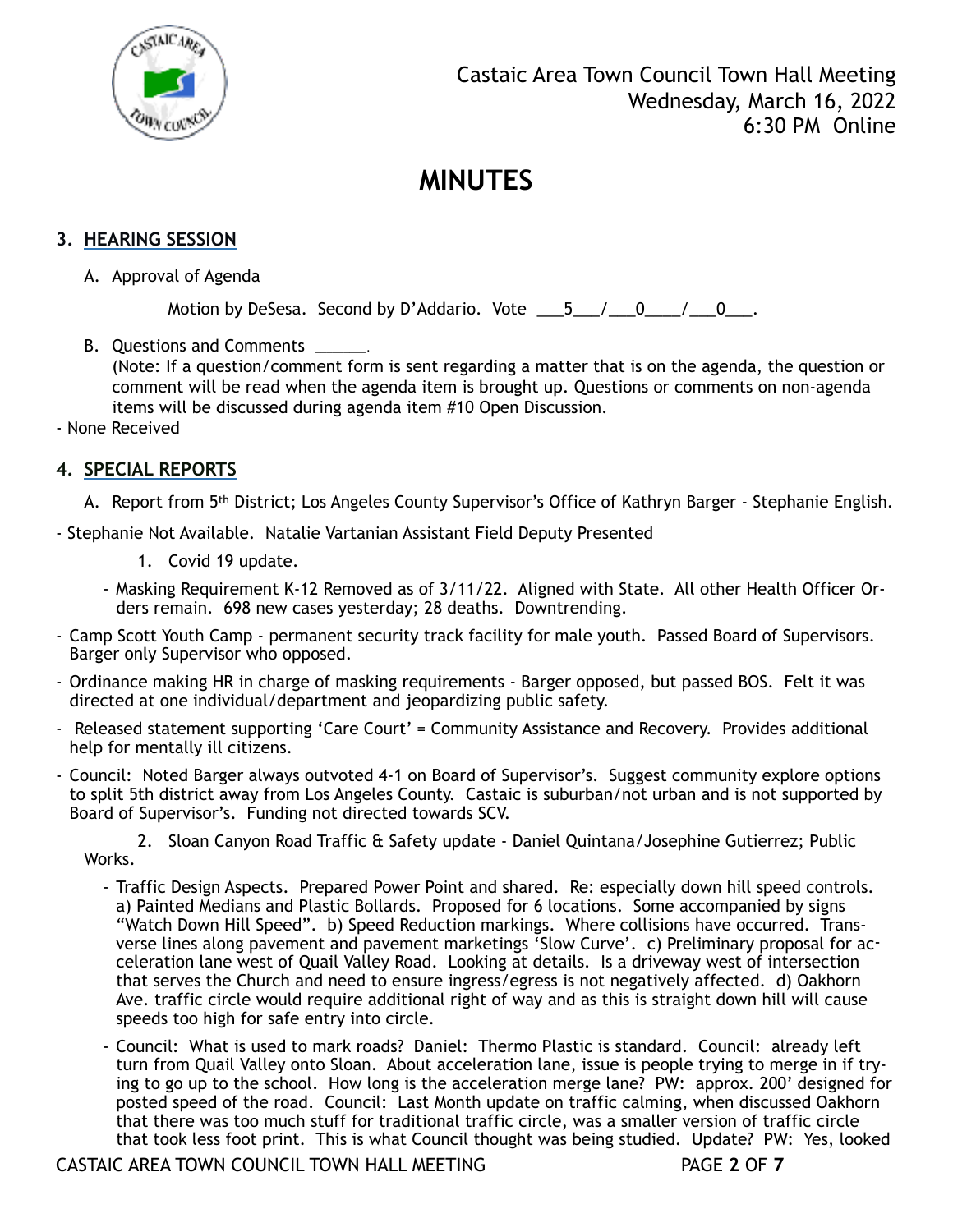

# Castaic Area Town Council Town Hall Meeting Wednesday, March 16, 2022 6:30 PM Online

# **MINUTES**

at smaller version traffic control circle. Shared a couple of renderings of this proposal. PW concerned with speed entering circle. Council: If speed is concern, why is speed 40 mph? Couldn't speed be posted slower to make entry safe? Purpose of traffic circle is to calm down the speed. Can we lower speed limit prior so less than 40 mph? PW: Can continue to look at this. May be a need to gradually reduce speeds in advance of Oakhorn proposed traffic circle. They will take a look at this. Council: Yes, encourage PW to continue to look at traffic circle, offset version. PW: Proceed with their proposals and study traffic circle moving forward.

- Castaic Road Parking. Daniel Quintana PW. Evaluating request for parking issues on Castaic Road between Parker and Lake Hughes. Semi's parking in median area. Looking at painted medians with Bollards. Another option possibly painted medians. More extreme would be to eliminate painted medians, but concerned with business access. Council: Recommends PW coordinate with CHP for recommended solutions for this segment of Castaic Road. PW: Will contact Officer Wilson with CHP. Council: Trucks are expand<sup>-</sup> ing out onto the West side of the FWY.
- Hasley/Del Valle intersection. Letter sent following up request. Council: Noted no funding and B&T fees not earmarked. Josephine Gutierrrez PW: Do a concept report is what is next step to determine what can be done, interim/long term? Hoping concept report will show alternatives other than need for a bridge. Look for funding post concept report findings. No timeline on Concept Report pending approval from PW administration to proceed. Council: Looking at LA County Flood Control funds? PW: Yes, once have concept report approval from admin., funding will come from flood control district for concept report. Council: At least there is funding for that first step. Please keep us updated on report and response from LA County Flood Control District.
- Council: Dirt lot at Parker and Old Road. We heard in past right of way no parking no stopping signs. Natalie: Will look into it as it was reported as being done.
- Council: Notifying Natalie, Val Verde homeless encampment situation is again heating up.
- Council: Little League leasing or is County putting in park at Williams Ranch Development. Believes County is committed to putting in the park, but will report back.
- B. Graffiti Abatement Program Presentation Adrian Casillas L.A. County Dept. of Public Works. - In charge of AV and Castaic areas for graffiti removal. Council: Requests Flyer to post on Town Council FaceBook page. Also requested information on knowing "The Works APP". Council will post on FB and on Community bulletin board.
- Council: See dumping on lots in Val Verde Canyon. Yes, report. PW: If notice illegal dumping, anything in ROW roads maintenance will handle, private property handled by regional planning, parks & rec and PW. Report thru The Works App, or direction to Josephine Gutierrez with PW. PW Dispatch center is another option to report; 800-675-4357

C. Report from 38th Assembly District; Assemblywoman Suzette Martinez Valladares - Patsy Ayala. - No report received. Patsy Ayala not in attendance. If any received will be forwarded to Council following.

D. Report from 21st Senate District; Senator Scott Wilk - Kris Hough. - Received legislative update. 9 Page report. Noted on first page discussed homelessness funding/issue. Council welcomes all assistance on this front given recent issue.

 1. Caltrans update of Highway 126 traffic light intersection of Chiquito Canyon Rd. & Hwy 126. - Forwarded email regarding this project, in process of installing now. Should be finished possibly by end of March. Council: Recommends sending thank you to the Senator for assistance with facilitating this project.

E. Report from 25th Congressional District - Congressman Mike Garcia - Tami Stephens.

CASTAIC AREA TOWN COUNCIL TOWN HALL MEETING PAGE **3** OF **7**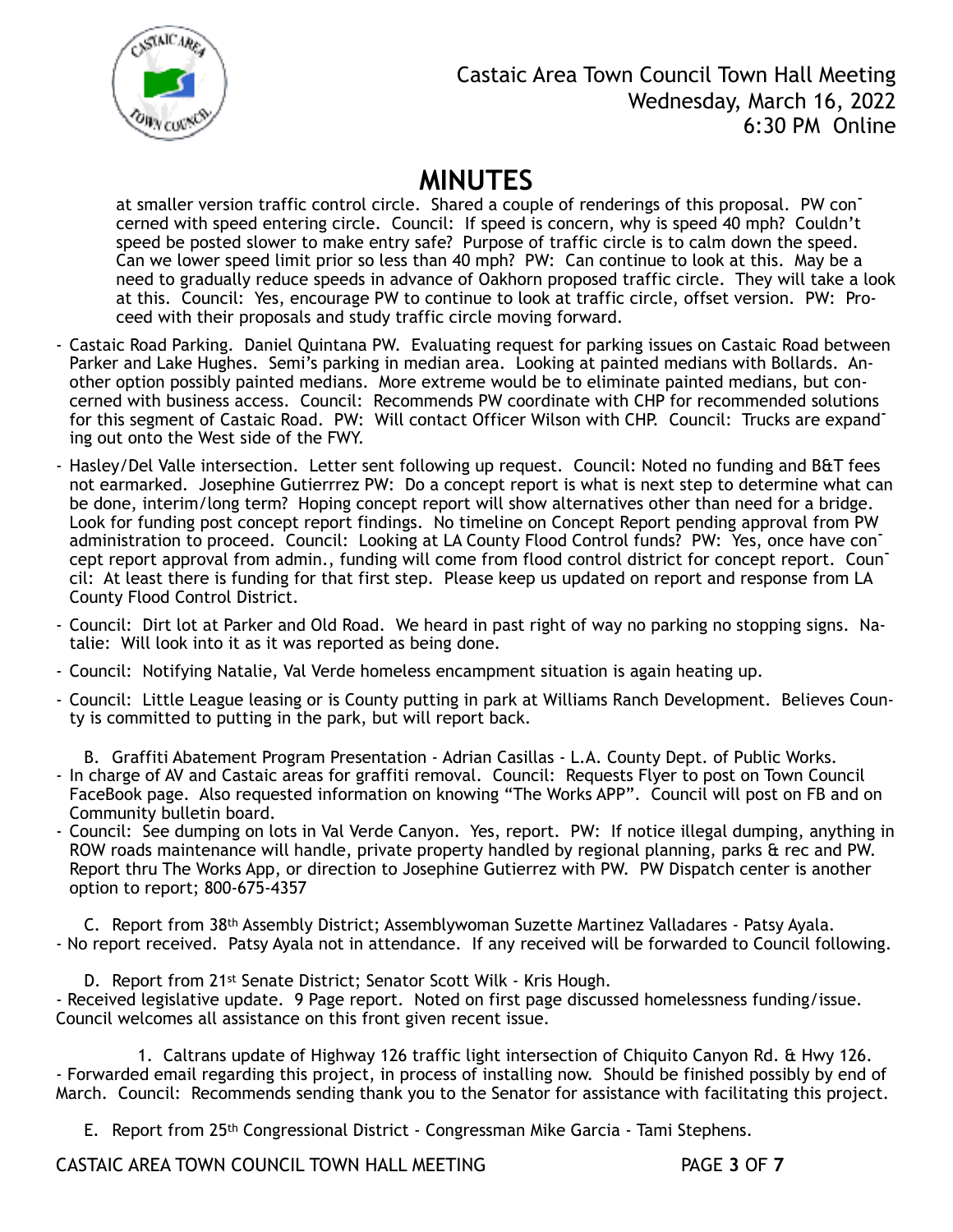

- Emailed report to Council Members. \$10m for community project funding for 2022 fiscal appropriations package, i.e. Henry Mayo Breast Health Initiative. Council to reach out to Congressman re: highway funding to address Old Road widening, to be considered for future appropriation(s).

F. William S. Hart School District: Castaic High School update - Principal Melanie Hagman. - Will have information to share at April Council Meeting for H.S. activities

### **5. COMMITTEE REPORTS AND PRESENTATION**

A. Public Safety – Chair – Bob Lewis.

1. Pitchess Detention Center – Commander Paula Tokar. - 21 new positive covid tests since last month. 4 jail facilities opened. 5,074 inmates.

- 2. Los Angeles County Sheriff's Dept. Deputy Rooney / Captain Justin Diez.
- Cpt. Diez, SCVSD/ Deputy Rooney. Gave crime stat report. Including one reported homicide, at liquor store on Castaic Road. One armed robbery, 7-Eleven on Lake Hughes. Catalytic Converter etching event(s) on several dates throughout March; on social media page to add to Town Council Web Page. Dirt lot on Old Road and Parker, are being cited and parking enforcement IS occurring. Council: truckers are destroying signs, vandalizing. Truckers from out of area are being pinpointed as the issue by local truck drivers. Council: County enforcement may be required to get ongoing issue resolved.

3. Los Angeles County Sheriff's Dept. Park Bureau – Sgt. Bohnert - Email Report. - Bob met with him and discussed challenges. Sent one paragraph email read by Bob. Noted Val Verde gang graffiti issue on-going. Patrolling over night has been greatly reduced and is now based out of South LA.

- 4. California Highway Patrol Officer Wilson.
- Emailed stats. 944 citations in Castaic, including I-5. 42 parking citations on Castaic Road. 14 arrests; 4 DUI, 2 warrants, 2 Suspended lic, 1 Hit and Run, 1 Felony Pursuit, 1 stolen vehicle, etc.. 40 collisions in Castaic area. 34 property, 5 injuries, 1 fatal. CalTrans did clean up on I-5 from Lake Hughes to Templin and cleaned up a ton of trash. Council: Re: CalTrans trash clean up. They did based upon a request, does this happen consistently, or is it by reporting to get clean up done? Officer Wilson: Do have maintenance schedule, but squeaky oil gets the grease and there is a CalTrans site to report issues and suggest utilizing this resource. Council: Enforcement now up to H.S. on Sloan Canyon, is there any noticeable difference? Officer Wilson: Yes, hearing slowing down and radar trailer and additional citation officers are being deployed to help monitor speed enforcement.
- Officer Wilson more than happy to assist PW with center median getting addressed on Castaic Road.

5. Los Angeles County Fire Dept. – Community Services Liaison Maria Grycan - Email Report. - Maria presented statistics. 114 responses; 2 fires.

- B. Parks and Recreation Chair Bob Lewis.
	- 1. Castaic Lake State Recreation Area Report Hector Inzuna / Chris Mowry / Hugo Maldonado.

- Flyers will be posted on FB, website, bulletin board re: Junior Lifeguard, etc..

2. Castaic Sports Complex - Daniel Lopez / Domonick Washington.

- Nobody in attendance. Emailed one page update. Spring Jubilee 4/14/2022. Go to: reservations. Lacoun[ty.gov](http://reservations.Lacounty.gov) (narrow Search to programs available at Castaic Sports Complex.

CASTAIC AREA TOWN COUNCIL TOWN HALL MEETING PAGE **4** OF **7**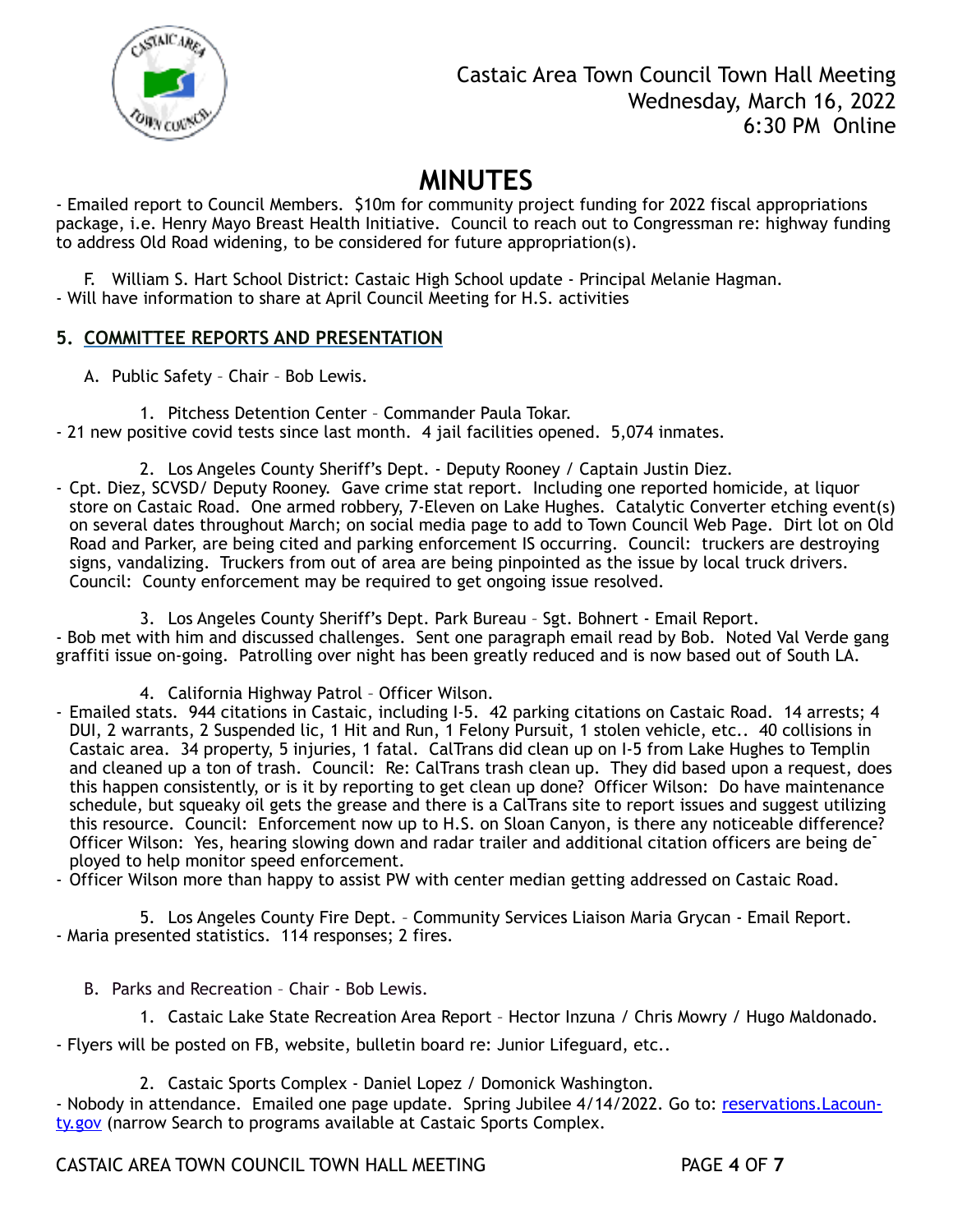

3. Castaic Aquatic Center - Luis Torres.

### - No Update.

- C. Land Use Committee Chair Jim D'Addario.
	- 1. County of Los Angeles Project No: 2017-05929; CUP RPPL2017009034. SoCal Turf and Tractor, Stay Green Nursery and Murco Wall Products. 30517 - 30529 The Old Road, Castaic.

Ron Druschen (Applicant Representative of Drywall Mechanics)

Assessor Parcel Number: 2865-020-017 and 023 Current Zoning M-1 Proposed Zoning M-1.

Continued Commercial, Industrial and Contractor Yard Use. Proposed Screening Fence and Landscaping to be installed.

Project Overview: In accordance with Castaic Community Standards District (CSD) requirements, Section 22.44.137(E)(2)(g) of the Los Angeles County Zoning Ordinance, Drywall Mechanics, Inc. requests the review and support of a pending County of Los Angeles land use application for a Conditional Use Permit to formalize the continued use of the approximately 4.5 areas of flat area of the site of SoCal Turf and Tractor, Stay Green Nursery and Murco Wall Products. This area will be screened from the public right of way along the property frontage of The Old Road with landscaping in front of screened fencing in conformance with Section 22.52.610 of the Zoning Ordinance. No significant physical changes are proposed on the site.

Motion by Dittes. Second by D'Addario. Vote  $\underline{\hspace{1cm}} 7 \underline{\hspace{1cm}} / \underline{\hspace{1cm}} 0 \underline{\hspace{1cm}} / \underline{\hspace{1cm}} 0 \underline{\hspace{1cm}}.$ 

- Ron Druschen/Denny Ford (Owner) Presentation of project. Jim reviewed 6 conditions of approval from Land Use. Council: Re: Silo's of operation of Murco Drywall. Billboard signs are legally permitted. Regional planning did not discuss or add any requirements regarding billboard signage. Display of equipment with bucket up. RD: was the case when picture taken. Understand concern and notified this cannot be done going forward. Denny Ford/Owner: Since pandemic no new Kubota tractors, will go back to new items on display moving forward. Water for landscaping issue of property to the south. RD: water system is private shared with property to the north, Mustang Ranch. Water from well serves these properties. Storage property to the south of these properties is not part of the private water supply system. Council: would property owner consider painting silo/building at Drywall to better blend with surrounding? D.Ford: Yes they would do this if required. Council: Agrees with other member that bucket up is not an issue. JD: Prefers being consistent in not allowing buckets being raised above 8' sight line of fence. RD: Proposed 2 scenarios; a) Display area, b) Storage area behind fencing. Council: Agrees with Ron, storage restrictions different than business restrictions for display area. Feels is telling businesses how to operate their business. Doesn't feel imposing restrictions on business is correct. Council: Display area not shielding behind fence. Comment would can be raised or lowered above fence shielding for display area, but not for stored items behind shield fencing.
- MOTION: Approve as amended by Land Use Committee Minutes , revised 3/16 plan, with exception of raised equipment height unless outside display area and addition of painting white bag house & silos to blend with environment color chosen by land owner, landscaping plan as presented. AD: suggests neutral tan, as friendly amendment to motion.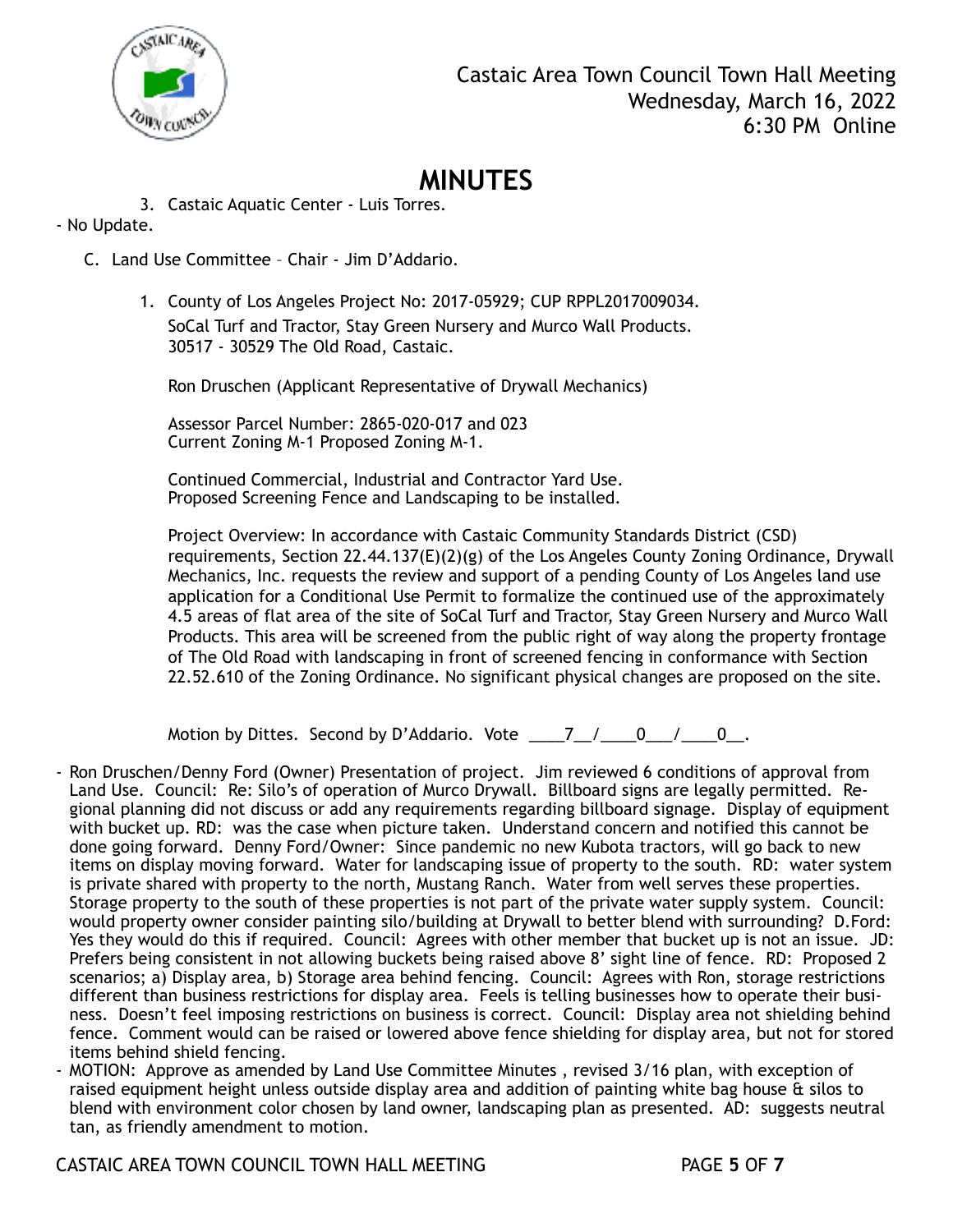

## **6. TREASURER'S REPORT**

- A. Treasurer's Report & Budget for 2022 Jim D'Addario.
	- 1. Treasurer's report for February 2022.
- D'Addario: Nothing changed except adding \$0.10 to the checking account.

#### **7. OLD/UNFINISHED BUSINESS**

- A. Public Works road maintenance/repair/paving update.
- Nothing New
	- B. Parks project list update.
- Nothing New
	- C. Town Council priorities list.

- Lewis. Met with Stephanie English, Monday 3/07. Reviewed list. Supervisor ready to help with priority list. Council: Noticing movement, i.e. 126, Intersection Old Road & I-5 & Castaic next 3 Exits Signage installed. Not seeing Del Valle Bridge on list, after discussion will add.

#### **8. NEW BUSINESS**

#### **9. ANNOUNCEMENT OF VACANT COUNCIL POSITION FOR REGION 2 (VAL VERDE) -** ANNOUNCED

#### **10.OPEN DISCUSSION**

- A. To ensure that the public's business is conducted openly, State Law Section 54954.2 prevents any action or discussion on items not listed on the Agenda. (Note: Council members may briefly respond to comments made or questions posed.)
- Region 4 still needs nominee for Land Use Committee representation. Lewis & Preach working on and hope to have announcement at next Council meeting.
- Comment Form received from Stacy Morgan: Re: Verbiage on Agenda as to why Council Meetings are being held on line instead of in person. Message: Statement is False.. noted LA County Department of Health 3/10/22 Mandate lifted, STOP HIDING BEHIND FALSE NARRATIVES by Mainstream media and Politicians, (Full comments read, paraphrased here), Must offer in person meetings, if any Councilmember uncomfortable meeting face-to-face perhaps they should resign. Council: Will add as discussion item in next Agenda Planning Meeting. Council: Facilities are again open, but have limited internet availability. Reason for remaining online was to reach more people in Castaic thru on-line. Comments received from Constituents heavily favor staying on-line. Will correct Agenda to remove COVID related wording for next months Agen<sup>-</sup> da.